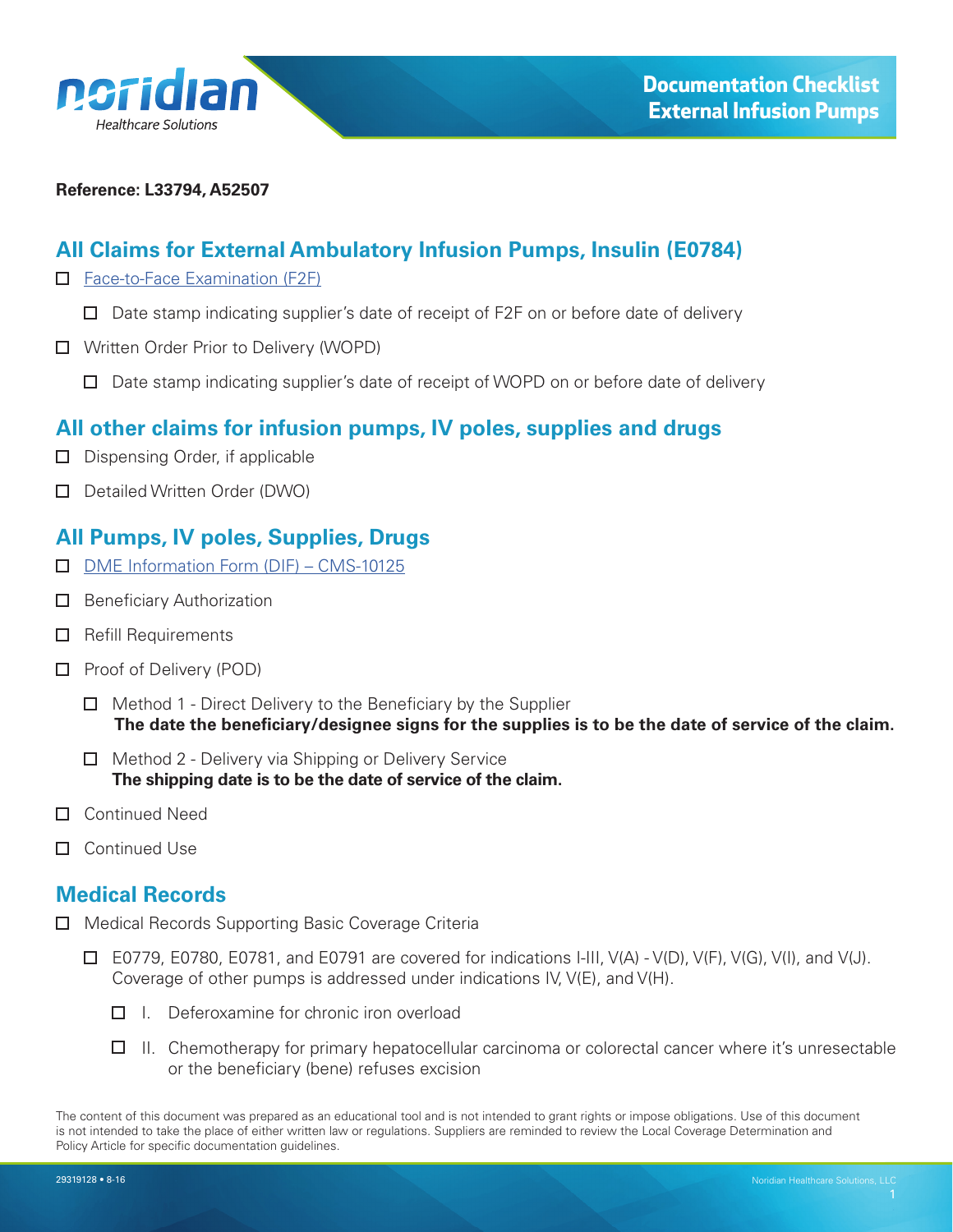- $\Box$  III. Morphine for intractable pain caused by cancer
- $\Box$  IV. Continuous subcutaneous insulin for diabetes if A or B is met and if C or D is met (administered with E0784):
	- A. C-peptide testing requirement-must meet criterion 1 or 2 and 3:
		- 1. C- peptide ≤ 110% of the lower limit of normal of the lab's method, **or**
		- $□$  2. For benes with renal insufficiency and a creatinine clearance ≤ 50 ml/minute, a fasting C-peptide level is ≤ 200% of the lower limit of normal of the lab's method, **and**
		- $\Box$  3. A fasting blood sugar obtained at the same time as the C-peptide level is ≤ 225 mg/dl **or**
	- B. Beta cell autoantibody test is positive **and**
	- $\Box$  C. The bene has completed a diabetes education program, has been on multiple daily injections of insulin with frequent self-adjustments for at least 6 months prior to insulin pump use, and has documented glucose self-testing an average of at least 4 times/day during the 2 months prior to pump use, and meets one or more of the following criteria (1-5) while on multiple injection regimen:
		- $\Box$  1. HbA1C > 7%
		- $\Box$  2. History of recurring hypoglycemia
		- $\Box$  3. Wide fluctuations in blood glucose before mealtime
		- $\Box$  4. Dawn phenomenon with fasting blood sugars frequently > 200 mg/dL
		- 5. History of severe glycemic excursions **or**
	- $\Box$  D. Has been on a pump prior to enrollment to Medicare and has self-testing an average of at least 4 times/day during the month prior to Medicare enrollment
	- $\Box$  Continued coverage of an external insulin pump and supplies requires that the beneficiary be seen and evaluated by the treating physician at least every 3 months
- $\Box$  V. Administration of other drugs if either of the following sets of criteria (1) or (2) are met:
	- $\Box$  Criteria set 1:
		- $\Box$  Parenteral administration in the home is reasonable and necessary
		- $\Box$  An infusion pump is necessary to safely administer the drug
		- $\Box$  Administered by infusion  $\geq 8$  hours because of proven improved efficacy
		- Significant advantages over intermittent bolus infusions lasting < 8 hours **or**
	- $\Box$  Criteria set 2:
		- $\Box$  Parenteral administration of the drug in the home is reasonable and necessary
		- $\Box$  An infusion pump is necessary to safely administer the drug
		- $\Box$  Administered by intermittent infusion which does not require the bene to return to the physician's office prior to each infusion
		- $\Box$  Adverse effects of the drug are unavoidable without infusing it at a strictly controlled rate as indicated in the Physician's Desk Reference or the U.S. Pharmacopeia Drug Information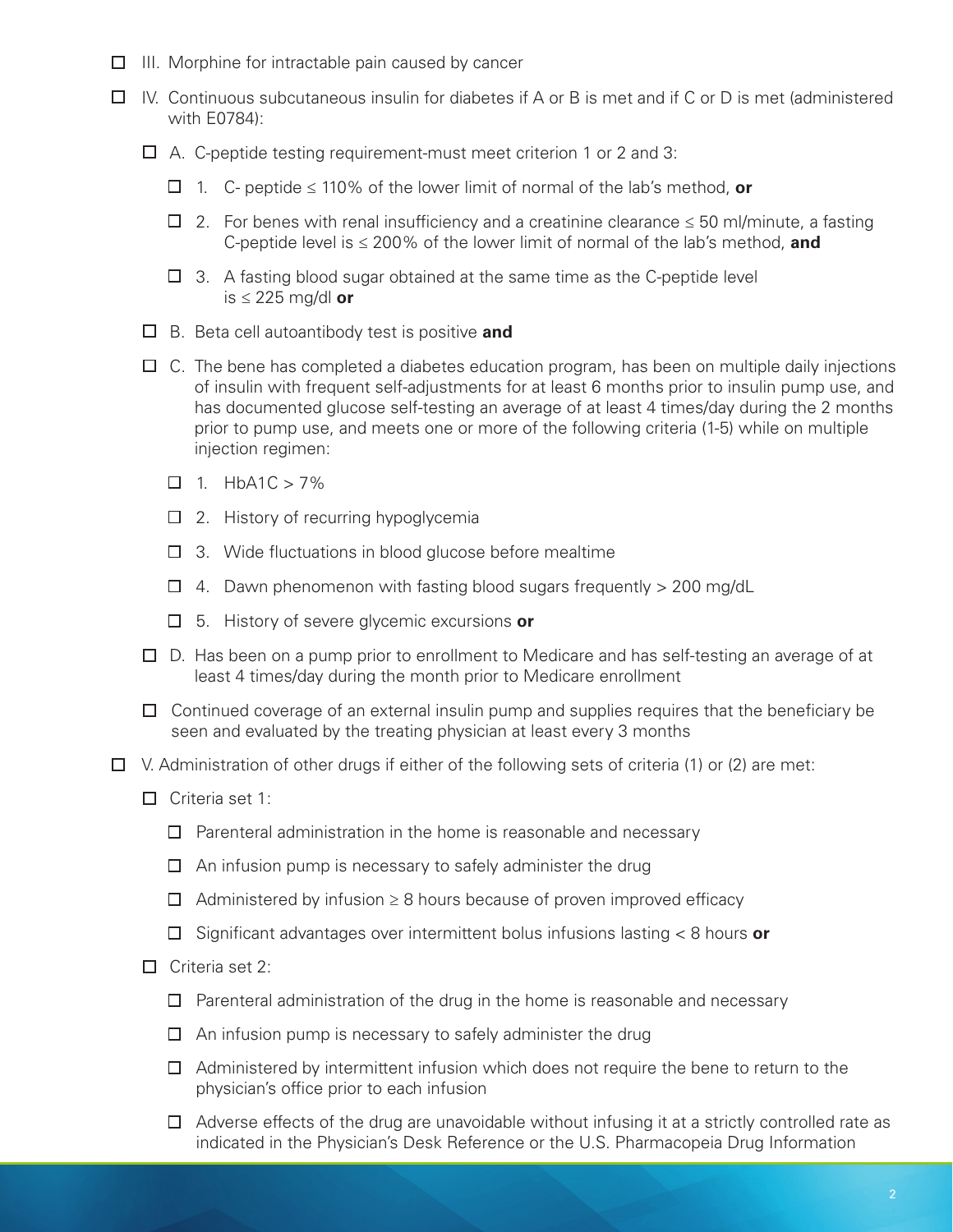- $\Box$  Administration of other drugs, based on criteria set (1) or (2), is limited to the following situations A-J:
	- $\Box$  A. Anticancer chemotherapy drugs cladribine, fluorouracil, cytarabine, bleomycin, floxuridine, doxorubicin (non-liposomal), vincristine (non-liposomal) or vinblastine by continuous infusion over ≥ 8 hours when the regimen has significant advantages over intermittent regimens
	- $\Box$  B. Narcotic analgesics (except meperidine) in place of morphine to a bene with intractable pain caused by cancer that has not responded to and/or cannot tolerate an adequate oral/ transdermal therapeutic regimen
	- □ C. Antifungal or antiviral drugs: acyclovir, foscarnet, amphotericin B, and ganciclovir
	- $\Box$  D. Parenteral inotropic therapy (for services provided on/after 12/01/2015), using the drugs dobutamine, milrinone and/or dopamine for beneficiaries with American College of Cardiology Foundation/American Heart Association Stage D heart failure (HF) or New York Heart Association Class IV HF if all of the following are met (for services provided prior to 12/01/2015 see the superseded LCD/PA):
		- 1. Remains symptomatic despite optimal guideline directed medical therapy (GDMT); **and**
		- $\Box$  2. As "Bridge" therapy for patients eligible for and awaiting mechanical circulatory support (MCS)/cardiac transplantation, or as palliative care for patients not eligible for either MCS/ cardiac transplantation; **and**
		- $\Box$  3. Prescribed following an evaluation by a cardiologist with training in the management of advanced heart failure; **and**
		- $\Box$  4. There has been a documented improvement in beneficiary symptoms of heart failure while on the selected inotropic drug at the time of discharge from an inpatient or skilled nursing care facility; **and**
		- $\Box$  5. An evaluation every three months by the prescribing provider or a heart failure team with oversight by a cardiologist with training in the management of advanced heart failure, which documents the beneficiary's cardiac symptoms and the continuing response and need for therapy. The heart failure team or physician may have no financial relationship with the supplier.
	- $\Box$  E. Epoprostenol (J1325) or treprostinil (J3285) for pulmonary hypertension if they meet the following disease criteria (administered using K0455):
		- $\Box$  1. The pulmonary hypertension is not secondary to pulmonary venous hypertension or disorders of the respiratory system; **and**
		- $\Box$  2. Primary pulmonary hypertension or pulmonary hypertension is secondary to one of the following conditions: connective tissue disease, thromboembolic disease of the pulmonary arteries, HIV, cirrhosis, diet drugs, congenital left to right shunts, etc. If these conditions are present, the following criteria must be met:
			- $\Box$  a. Pulmonary hypertension has progressed despite maximal medical and/or surgical treatment; **and**
			- b. Mean pulmonary artery pressure > 25 mm Hg at rest or > 30 mm Hg with exertion; **and**
			- c. Significant symptoms from the pulmonary hypertension; **and**
			- $\Box$  d. Treatment with oral calcium channel blocking agents has been tried and failed, or has been considered and ruled out